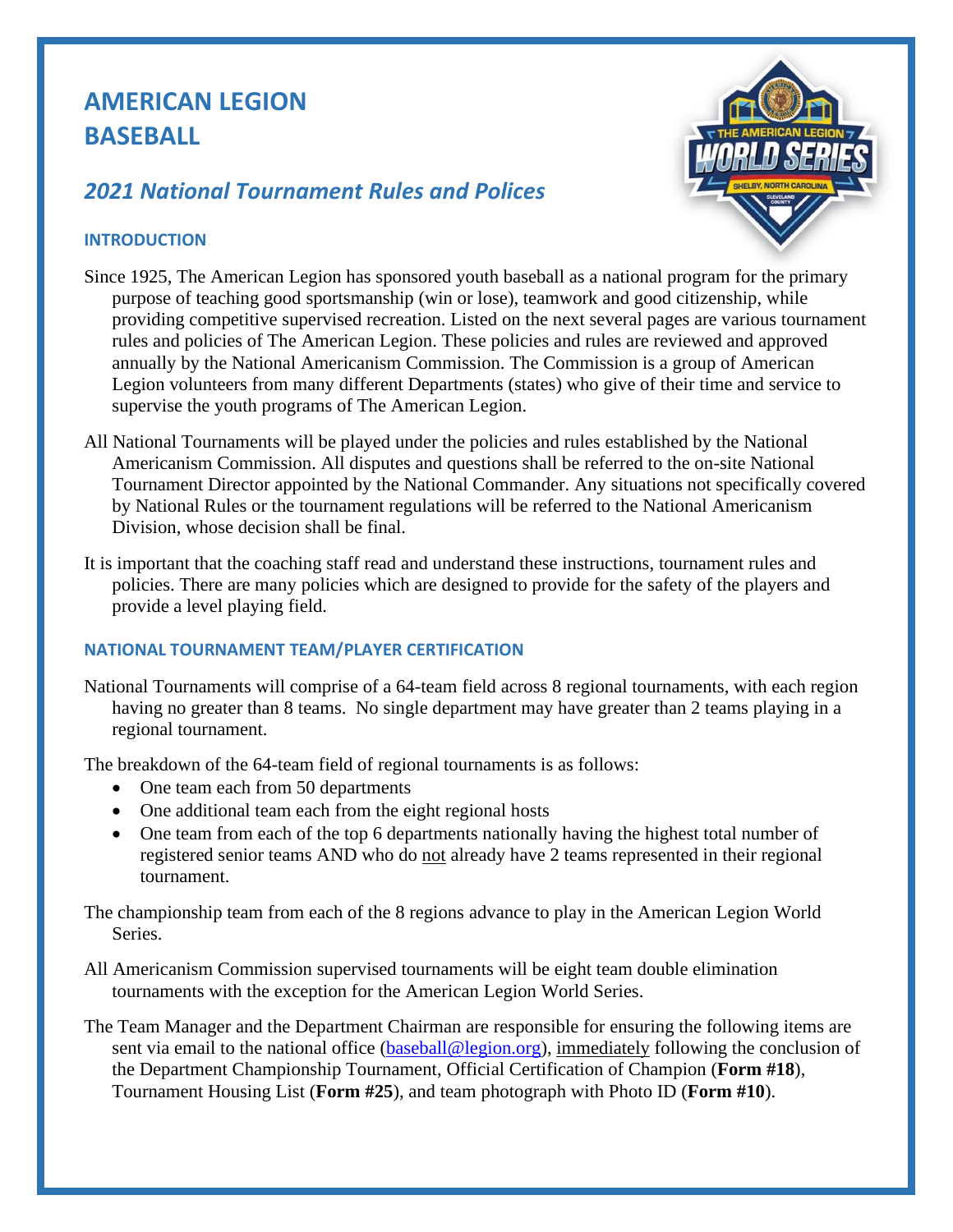- It is critical that forms reach national office immediately following the completion of the department tournament. Completed forms should be emailed to [baseball@legion.org.](mailto:baseball@legion.org)
- **NOTE:** The team roster will be downloaded from the national baseball website **baseball.legion.org.** Department Chairman will verify that the team manager and coaches have successfully passed mandated risk management requirements.
- The Team Managers **will hand carry** and deliver to the onsite Regional Tournament Director the following forms:
	- 1. For each Player, a state-issued driver's license that complies with the Federal Real ID Law; **or**
		- a. Original or State Certified Birth Certificate; **or**
		- b. An American Legion Baseball ID card produced by Department Headquarters; **or**
		- c. A military ID, dependent ID, a US passport.
	- 2. Signed copies of each Player's Emergency Information (**Form #2**).
	- 3. Signed copies of applicable Player's **Form #76** or **Form #77**.

**Failure to deliver the proper paperwork can disqualify a player and/or the team from competing in the regional tournament.** 

# **PLAYER ELIGIBILITY PROTESTS**

- Eligibility protests of players involved in national tournaments must be in writing and provide proof of ineligibility. They must be filed with the National Tournament Director at each tournament site (Department, Regional, and World Series) no later than 9:00 a.m. local time on the first day of the tournament involved, except when there is a discovery of a rule's violation. When a rules violation is discovered, the eligibility protest and a written description of the alleged violation must be filed immediately. (National Rule 9.D)
- Should a player eligibility rule violation be discovered and confirmed after the first day deadline, that team manager/head coach in violation shall be suspended for the remainder of all post season tournament games.
- All other protests concerning game situation shall be filed as specified in the Official Baseball Rules and National Rule #1.

# **GAME PROTESTS**

Each tournament shall have a Tournament Rules and Protest Committee with at least three members. The Committee shall consist of the Tournament Director and two individuals, not affiliated with any team on the field. These members shall be appointed by the Tournament Director, who will chair the Committee. Protests will be handled and settled by the Tournament Rules and Protest Committee at the time they are lodged.

# **TOURNAMENT RULES and POLICIES**

1. Teams competing in American Legion Baseball senior national tournaments must always have nine players available for participation at a national tournament. Teams with fewer than 9 players, are permitted to transfer players registered on their affiliated Junior American Legion Baseball team roster to the senior team to have 12 players but may not transfer a player to exceed 12 players. Any

2021 National Tournament Rules & Policies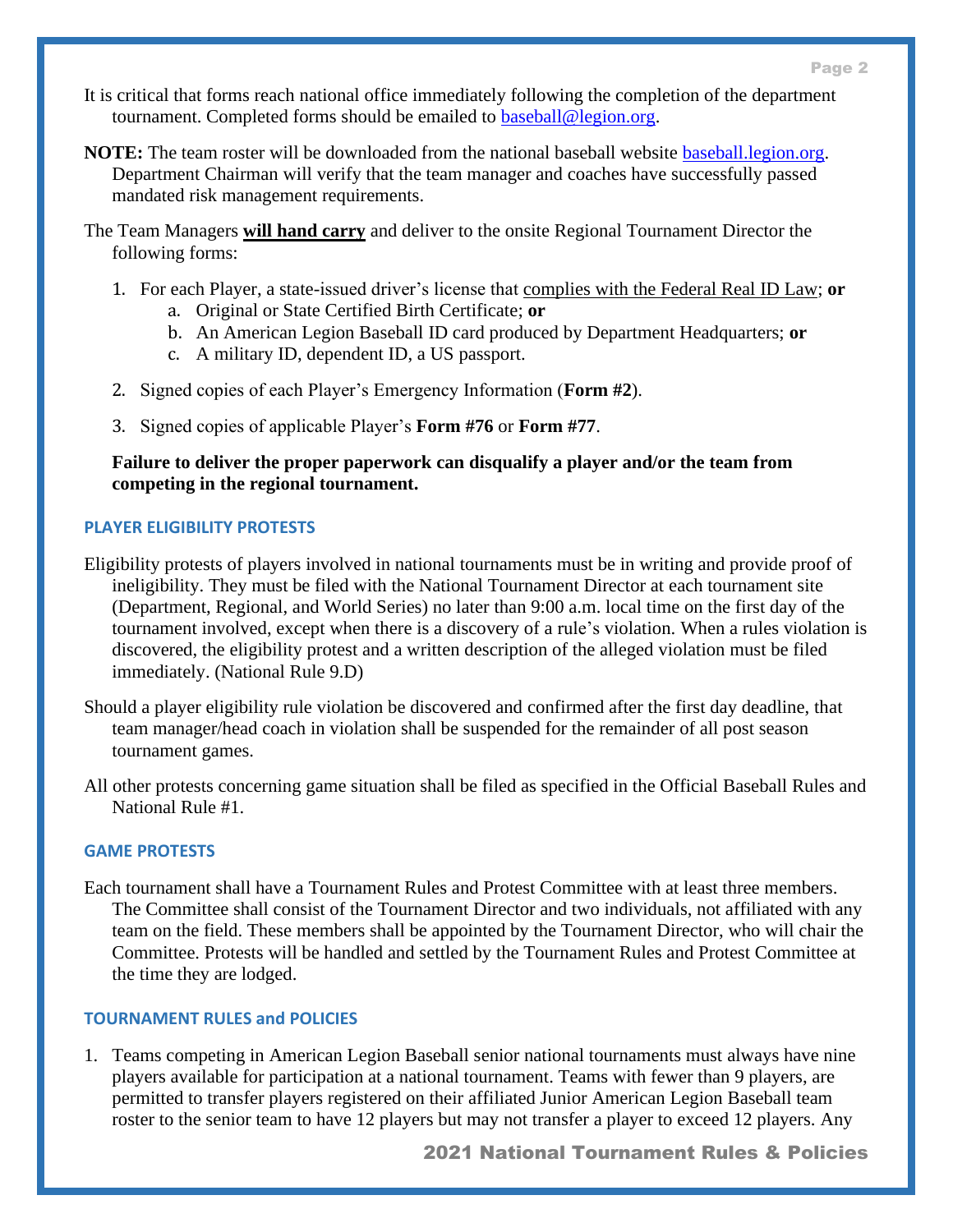senior team that does not have nine players will forfeit its right to participate and the National Americanism Division, in consultation with the Department Baseball Chairman, shall determine a suitable replacement team. (National Rule 9.K.)

- 2. No team shall be required to play more than two games in one day.
- 3. Playing days may begin after 8:00 a.m. local time.
- 4. No tournament game shall start after 11:00 p.m. local time.
- 5. All State, Regional and World Series games are seven (7) innings. 10-Run mercy rule after five innings of play or 4 ½ innings if the home team has the last at-bat.
- 6. All games shall be played in accordance with National Rule 1 of the American Legion Baseball Rulebook.
- 7. Official Baseball Rules Designated Hitter (DH) rule (pitcher only) will be used in tournament play as outlined in the Official Rules of Baseball.
- 8. The American Legion does **NOT** permit any type of re-entry rule during tournament play.
- 9. The American Legion does **NOT** permit courtesy runners during tournament play.
- 10. Suspended games will be completed from the point of suspension.
	- a. A suspended game completed on a second day will not count toward the two games in oneday rule. Teams that complete a suspended game can still play an additional two (2) full games.
- 11. In the case of rain, games may be moved to other locations at the discretion of the Tournament Director on site. **Note:** American Legion tournaments have a time limitation, and Tournament Directors must make every effort to complete tournaments on time. The Tournament Director has additional instructions for rain delayed tournaments.
- 12. Teams will dress in the hotel or at home. No team shall dress at the ballpark unless dressing rooms are provided.
- 13. Any coach ejected from a game must leave the park and may not communicate with the team or return while the game is in progress. Any player ejected from a game must leave the dugout. The Tournament Director and umpire shall file an ejection report to the National Office.
- 14. Players removed from a game (other than ejection by an umpire) may be used as a base coach.
- 15. The Tournament Director must approve all batboys or batgirls.
- 16. At Regional and World Series competition, the National Headquarters appoints the official scorekeeper. **No team is permitted to have a scorekeeper in the dugout unless that person is in uniform and listed on the National Team Roster.**
	- a. The only non-uniformed personnel permitted in the dugouts are certified medical trainers or a Legionnaire stationed in the dugout at the direction of the tournament director. Tournament Directors may, at their discretion, require the medical trainer provide a copy of their certification.
- 2021 National Tournament Rules & Policies 18. Once American Legion Baseball national tournaments begin (State Tournament through World Series play) no player can participate in another amateur baseball event. (National Rule 6.D.)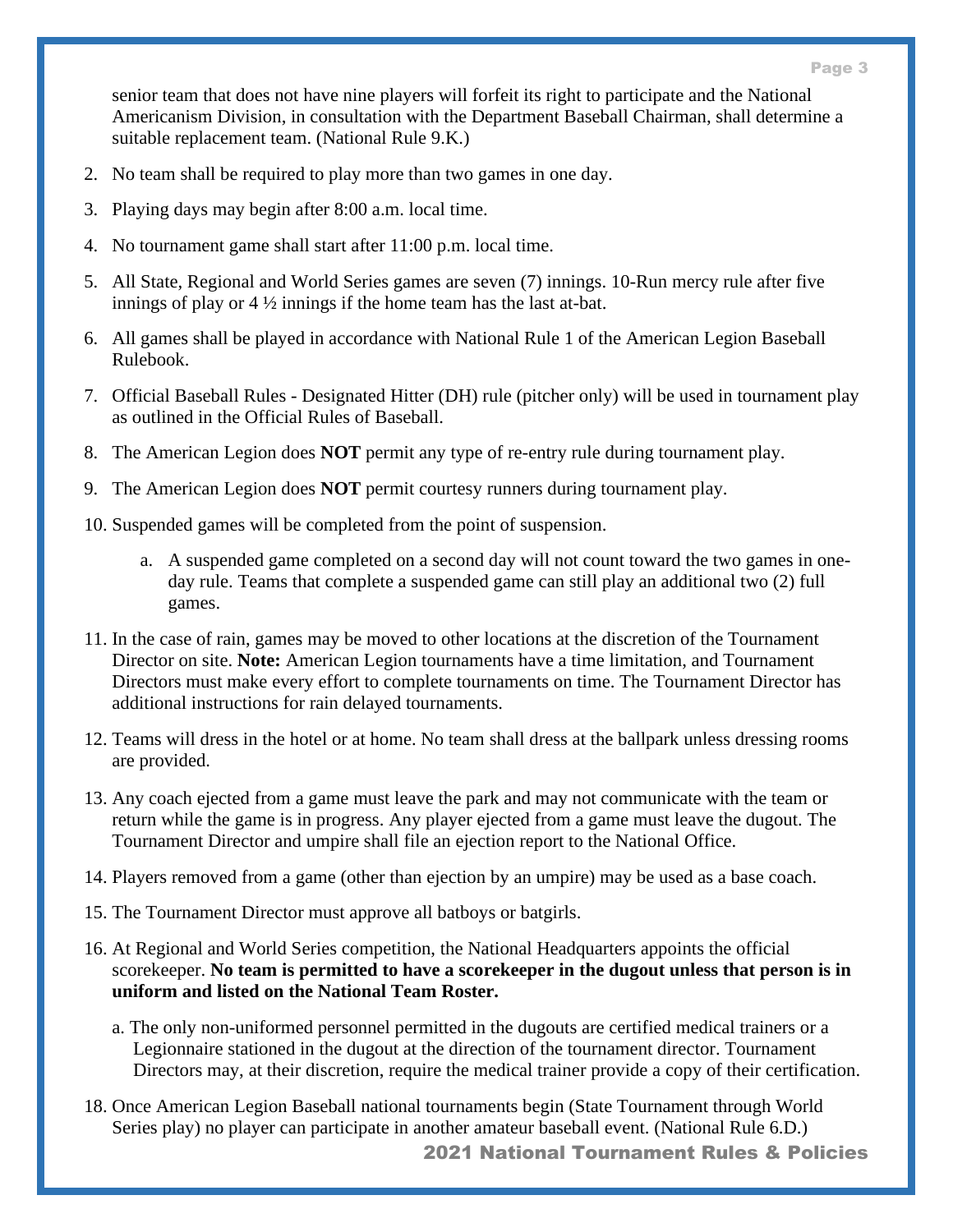#### **HOME/VISITORS DETERMINATION**

#### **To determine Home/Visitors for double elimination and pool play games 1 through 12:**

1. A coin toss will determine Home/Visitors for all games. A daily coin flip will be conducted at the morning coaches meeting.

### **To determine Home/Visitors for double elimination games 13 and 14, and pool play semifinals:**

- 1. The undefeated team in double elimination will have choice of Home/Visitors.
- 2. The divisional champion in each pool will have choice of Home/Visitors.

#### **To determine Home/Visitors for double elimination and pool play championship game 15:**

- 1. In double elimination play, a coin toss will determine the Home/Visitors.
- 2. If both semifinal winners are divisional champions, a coin toss will determine the Home/Visitors.
- 3. If both semifinal winners are divisional runner-ups, a coin toss will determine the Home/Visitors.
- 4. If teams are from the same division in semifinal games, the divisional champion will have the choice of Home/Visitors.

### **NATIONAL TOURNAMENT - ON FIELD CONDUCT**

The umpires are instructed to monitor, promote, and enforce the following:

- 1. Only one on-deck batter will be out of the dugout. Other personnel are to remain in the dugout, bullpen, or coaches' box. Umpires are also instructed to keep players off the dirt around home plate after a home run.
- 2. Except for lengthy delays, the pitcher will be limited to five (5) warm-up throws between innings. (Official Baseball Rules)
- 3. When warming up a pitcher in the bullpen, the catcher (coach or player) must wear a mask and if needed, a third player must protect the bullpen from line drives and foul balls.
- 4. Shirttails are to be tucked in.
- 5. Do not "charge" an umpire.
- 6. List the first and last names along with uniform numbers of all players, including non-starters, on the line-up cards.
- 7. The umpires are expected to keep the games moving at all times, so expect verbal encouragement from them.
- 8. Any player, coach, manager, or party accompanying a team may be ejected for the remainder of the game from the time of the rule infraction if they:
	- a. Use profane language in any manner.
	- b. Make any unnecessary gestures or comments in protesting an umpire's decision. (Only the team manager or coach may ask for a clarification of a rule, but never argue.)
	- c. Throw bats or any other equipment.
	- d. Make unnecessary gestures or comments to fans, opposing players or coaches.

If an umpire ejects a player or a coach from the game, the ejected person shall be suspended for the remainder of the tournament, unless reinstated by the Tournament Director.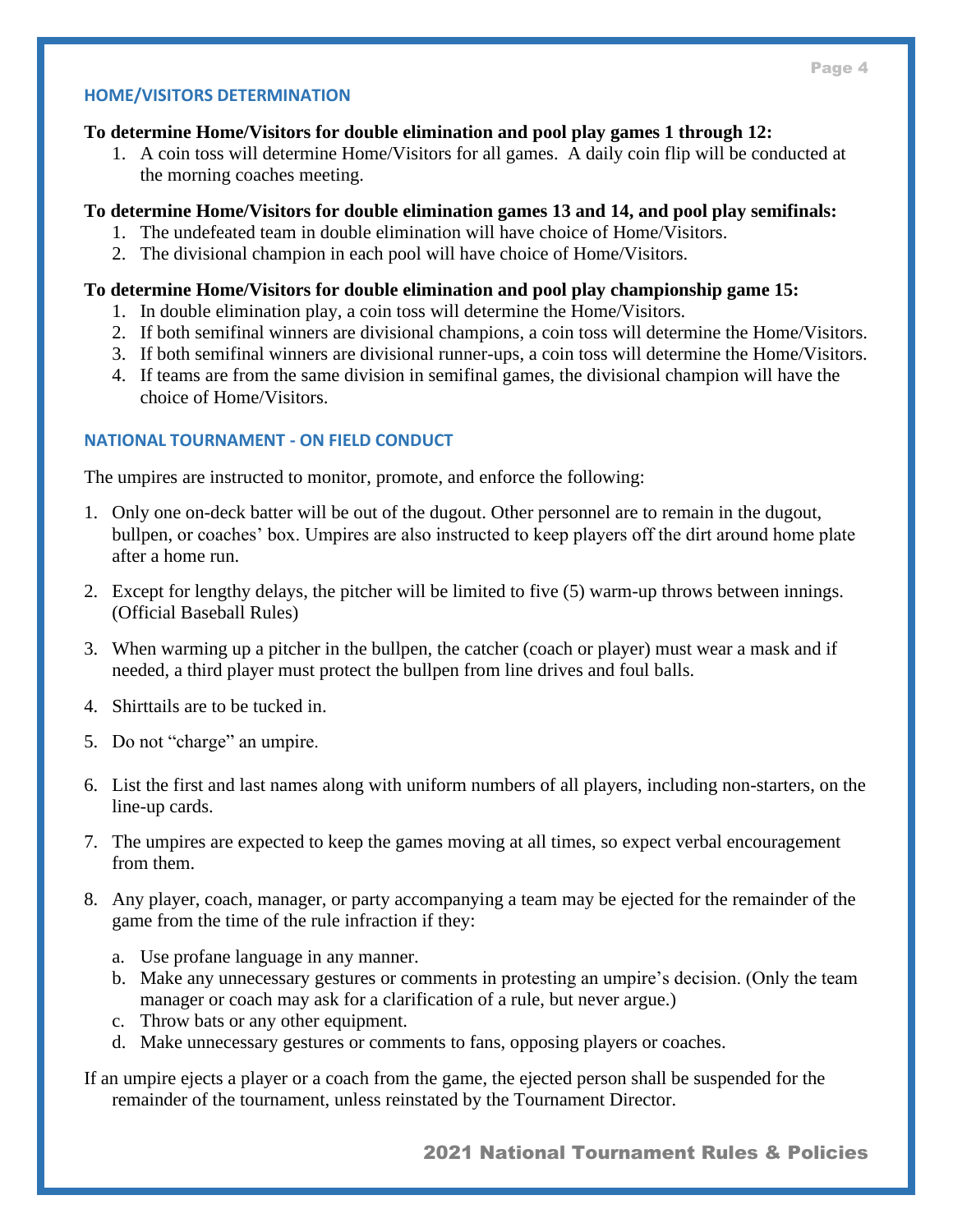#### **NATIONAL TOURNAMENT - CONDUCT OFF THE FIELD**

- 1. All persons traveling with an American Legion Baseball team are expected to conduct themselves in a manner that will, at all times, reflect credit on their community, state, and the American Legion Baseball program.
	- a. Any player, manager, or team official, whose conduct may be considered detrimental or injurious to others, or the program, may be suspended for the remainder of the tournament and returned home by means of the first available transportation. A parent, coach or other team official will escort offending players home. The Department Baseball Chairman will be notified of such action.
	- b. If a team's conduct creates an embarrassment to The American Legion, the Tournament Director has final authority to suspend the team and or the Team Manager for two or more games.
- 2. Team Manager/Head Coach will be required to house with their players at the host hotel as part of their team's room block.
- 3. Team managers and coaches are responsible for player conduct at all times. Disrespect to facility staff and/or property, pushing, shoving or unnecessary playfulness in hotels, restaurants and other public areas will not be tolerated.
- 4. Teams are required to place a **security deposit of \$200.00** with the hotel. (A check, cash, or credit card is necessary.)
	- a. Any damaged or unclean rooms may cause their deposit to be forfeited. Hotel rooms are inspected prior to a team's arrival. Rooms are checked for damages and cleanliness prior to the team's departure. Discrepancies will be brought to the attention of the team manager.
- 5. Curfew will be 12:00 midnight, unless the team is involved in a late game, in which case the team will have two (2) hours after the completion of their game. Any player missing curfew may be sent home on the next available transportation at the discretion of the Tournament Director. Players must be always accounted for. Any player not with the team **OR** any player that must leave the immediate area must obtain prior permission from the Tournament Director. **(Teams must stay together and be under a coach's supervision.)** The team will travel as a group. A release/waiver form must be completed by the Tournament Director if a player wishes to depart the tournament site early or separate from the team.

#### **PERSONAL APPEARANCE**

- 1. While in uniform, team members are expected to keep as neat as possible. Shirts will be buttoned, zipped, and tucked in at waistline.
- 2. At the team orientation, each certified player and two coaches will be provided a souvenir shirt.
- 3. Dress Code: Tournament Hosts often host a banquet or picnic for players and coaches the first evening prior to tournament play. The banquet or pre-tournament picnic is the host's option. The dress code is typically casual; however, teams are required to have dress or golf shorts of an appropriate length and clean athletic shoes. Most teams will be instructed to wear their baseball jersey to the pre-tournament social or banquet.
- 4. While in street clothes, players are encouraged to dress in a manner that would reflect credit upon their team, sponsor, and their community and the American Legion Baseball program.

2021 National Tournament Rules & Policies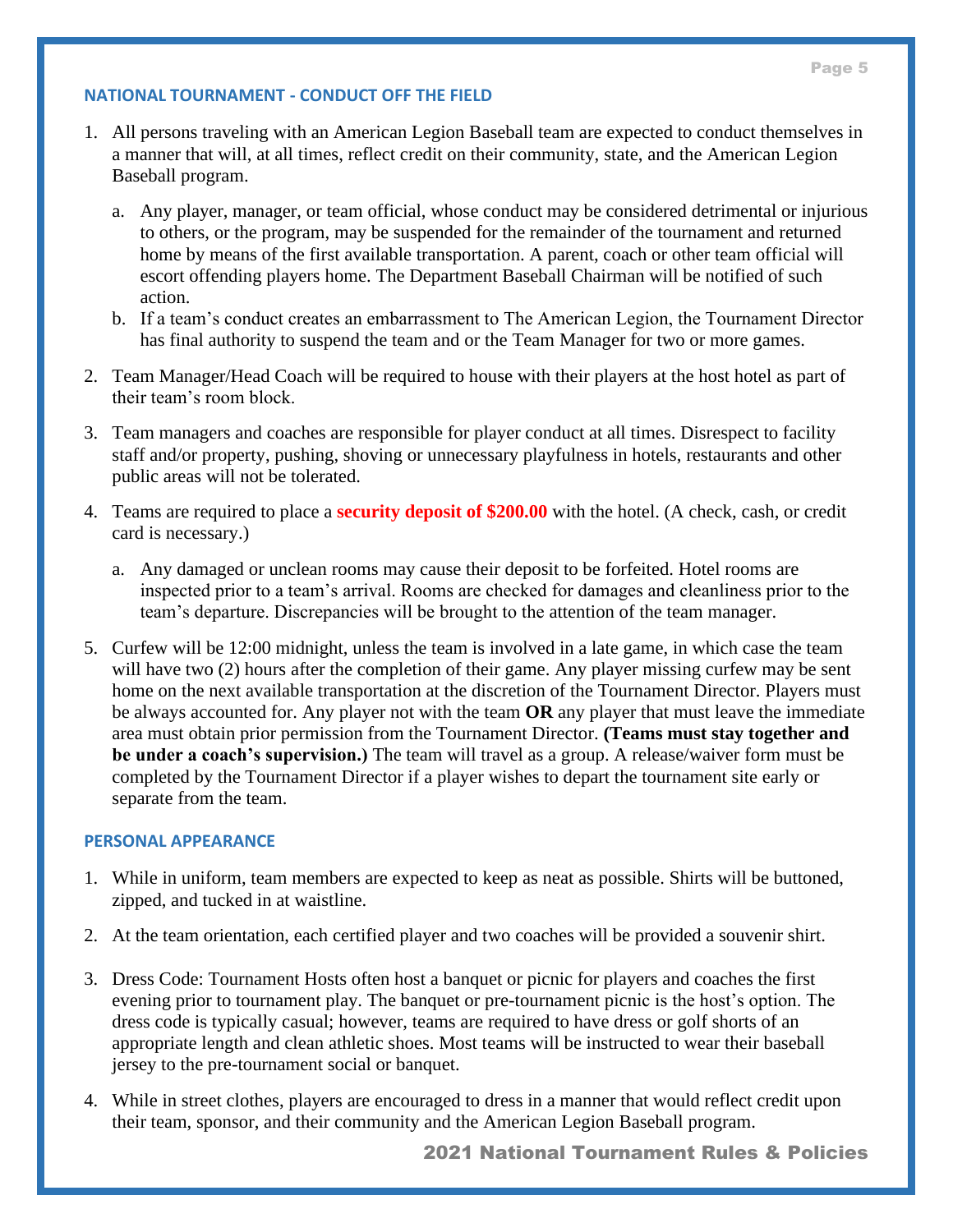#### **NATIONAL TOURNAMENT TIE BREAKER - Form #8**

- 1. The American Legion is committed to giving each participating team an equal opportunity to win the tournament on the field. However, over the past nine decades we have experienced several game delays.
- 2. Rain, fog, hurricanes, power outages and other acts of God have required The American Legion and tournament personnel assigned to the tournament to take extraordinary measures to ensure teams are given equal opportunity.
- 3. It must be understood that there are times in which a champion cannot be crowned on the field because of the weather. If rain or other acts of Mother Nature cause a serious delay in a game(s) or tournament. The Tournament Director is authorized to:
	- a. Change the schedule and require teams to play games at a back-up facility.
	- b. Move the tournament to another community (and ballpark) to complete the tournament.
- 4. If for unforeseen reasons we cannot crown a champion on the field of play or determine a "pool" winner, The American Legion will determine the winner by the following formula:

If two teams remain:

- 1. Head-to-head competition between teams
- 2. Fewest runs allowed overall
- 3. Most runs scored overall
- 4. A coin flip.

If three or more teams remain:

- 1. Fewest runs allowed overall
- 2. Most runs scored overall
- 3. Coin flip (first "odd-man" out wins)

**NOTE:** No team will be required to play three games in a day. The 11:00 p.m. "start time" may be suspended if all teams agree in writing to waive the "start time."

#### **NATIONAL TOURNAMENT TEAM TRAVEL**

The National Headquarters will arrange transportation for teams traveling to and from the Regional and World Series National Tournaments.

- a. The local tournament host is required to provide local transportation at the tournament. Questions concerning local transportation need to be directed to the local host committee.
- **NOTE:** Several teams in the Midwest, Northwest and Western United States will be required to fly to a regional tournament site by commercial airline. **Due to the Federal Aviation Administration security alert**, team members are required to show and present a PHOTO ID at check in.
- The American Legion annually purchases 500 airline tickets to fly players and coaches to Regional and World Series Tournaments. These airline tickets are nonrefundable and expensive. Tickets are purchased for those players from the housing list submitted following the completion of the state tournament. Unfortunately, The American Legion National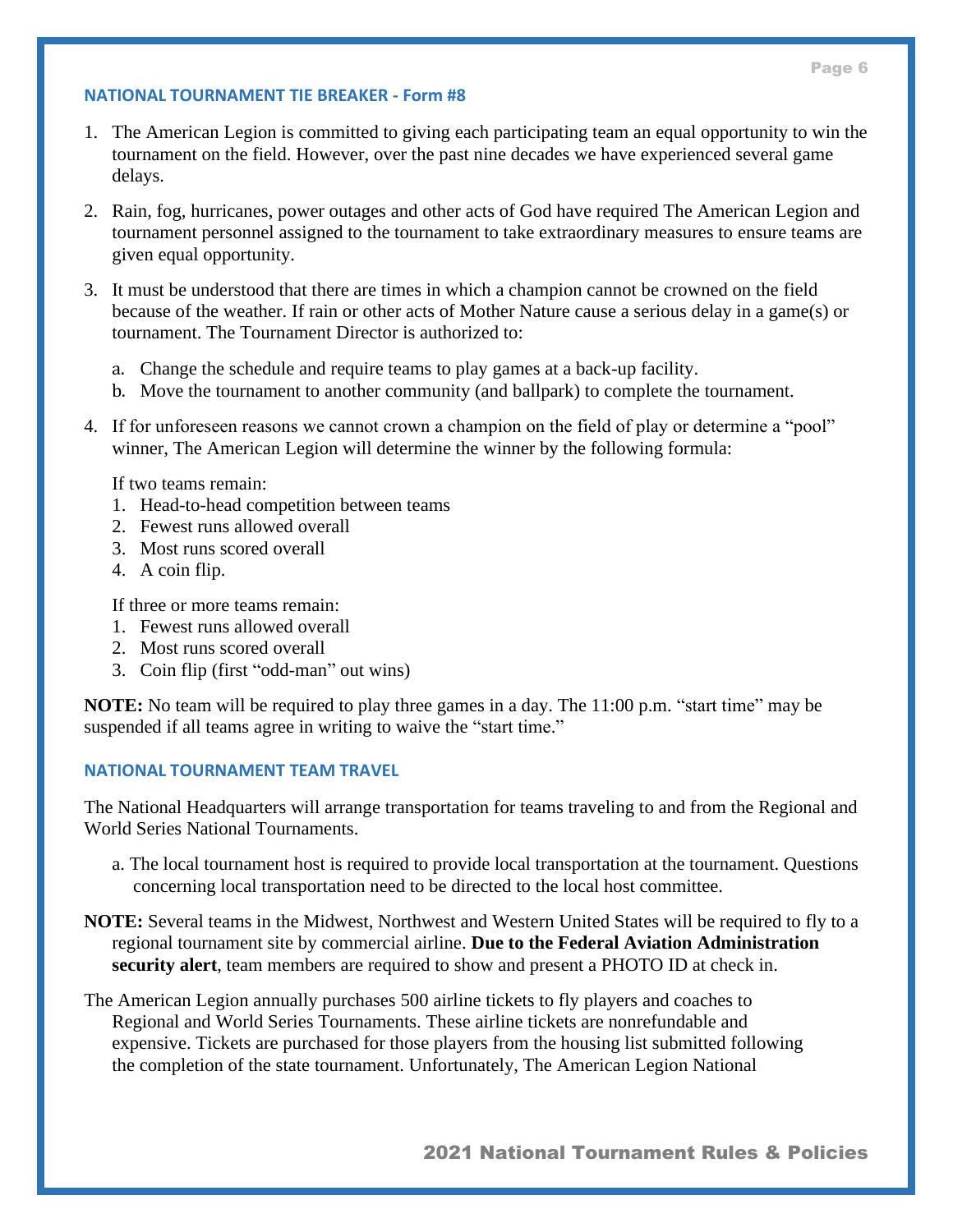Headquarters has purchased airline tickets for players who sometimes choose not to attend the tournament. **The American Legion will no longer absorb this cost. The team will be responsible to reimburse The American Legion for any unused airline ticket(s).**

- 1. **Team Travel – 60-mile policy:** 
	- a. Participating out-of-state teams that live **within 60 miles** of the Regional or World Series Tournament site may be authorized housing but will be required to provide their own transportation.
	- b. Participating teams that are required to fly to a national regional tournament must provide their own transportation to the airport.
	- c. Any team **within a 60-mile** radius of the airport shall provide their own transportation to and from the airport and the team will not be reimbursed for mileage.
	- d. Any team **outside a 60-mile** radius of the airport shall provide their own transportation. However, the Tournament Director shall reimburse the team for mileage at \$1.50 per mile for a single round trip.

**IMPORANT NOTE:** The American Legion will make every effort to return teams to the nearest major airport. HOWEVER, because many flights are often full it then becomes necessary to fly teams' home to another nearby airport. Again, teams must make their own travel arrangements home from the airport

- 2. **Team Travel**: The National Office shall determine the nearest airport for departure. Because of the high cost of airline tickets flying from small regional airports, The National Office shall determine the most economical airport for the transportation of teams to and from a national tournament.
	- a. The National Office may utilize commercial buses for transportation to the national tournament sites (Regional and World Series). Any team that wishes to use their own team bus shall be reimbursed at \$3.00 per mile for a single round trip, if authorized by the National Office.
	- b. Each year, a few players must report directly to college from a national tournament. It is the parent's or legal guardian's responsibility to make transportation arrangements to the college.
	- c. National Headquarters is **NOT** responsible for team meals while traveling to or from the national tournament site.
- 3. Our liability insurance will not permit us to transport unauthorized team personnel. Only personnel listed on the National Team Roster, or those who have been approved by the National Headquarters, are permitted to be transported to the tournament site. Parents, batboys or batgirls, local Legion Officers, sponsors, scorekeepers, and wives etc., must make their own travel, housing, and meal arrangements. National Headquarters will not be financially obligated for any unauthorized personnel.
- 4. Meal allowances while at a national tournament will be:

| <b>Breakfast</b> | \$6.00 |
|------------------|--------|
| Lunch            | \$6.00 |
| Dinner           | \$6.00 |

- 5. The American Legion is not responsible for miscellaneous hotel charges such as movies, phone calls, meals, roll-a-way beds, etc. These charges will be the responsibility of the team.
- 6. Airline Luggage Reimbursement Policy:The American Legion's policy for checked luggage and carry-on bags is as follows:

2021 National Tournament Rules & Policies